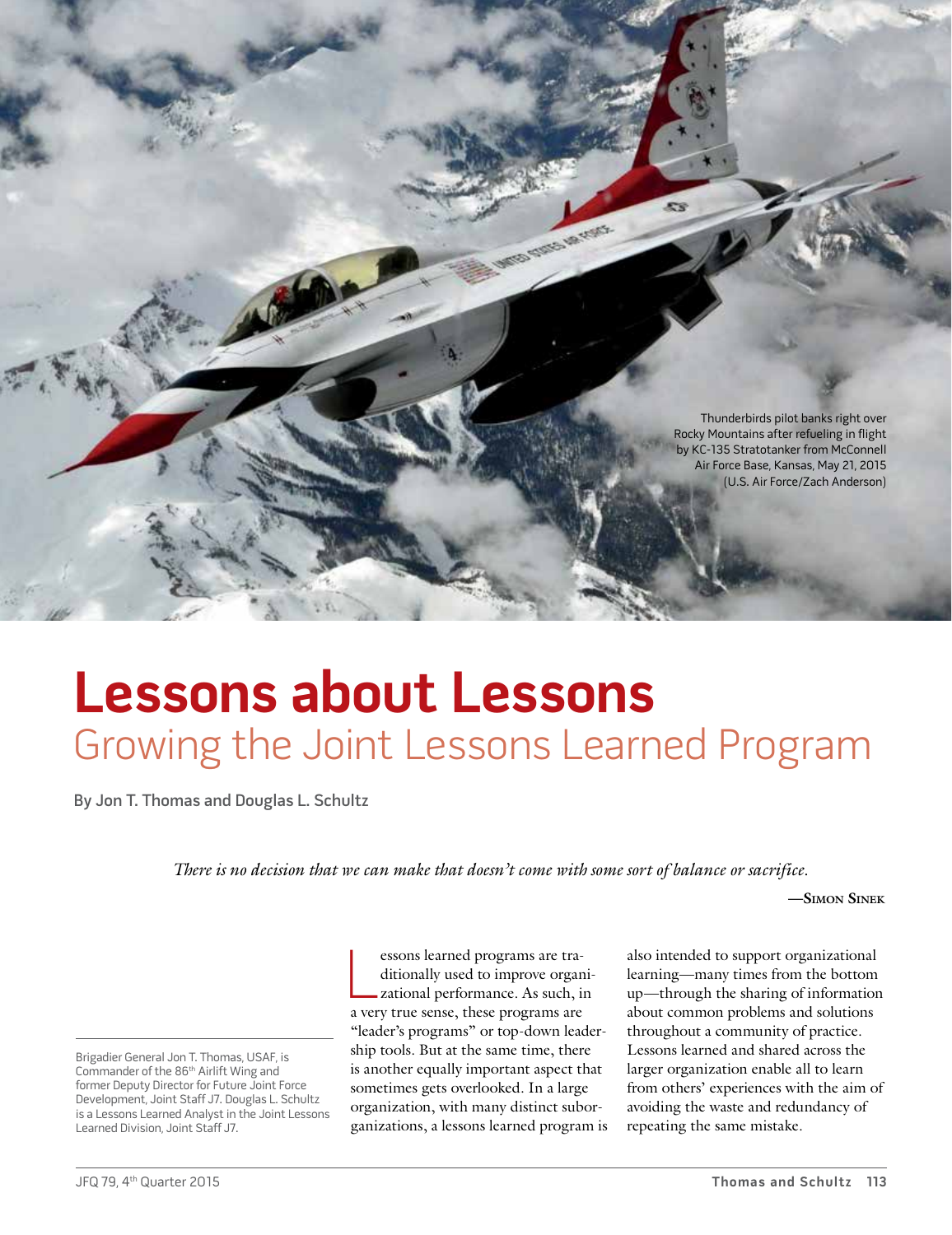

U.S. Marine Corps officers assigned to Company A, The Basic School, listen to confirmation brief for field training exercise at Marine Corps Base Quantico, Virginia, April 16, 2015 (U.S. Marine Corps/Ezekiel R. Kitandwe)

The U.S. military, with its various Services, staffs, and support agencies, clearly falls into the category of a large organization with many suborganizations. Within this large and diverse grouping, effective commanders and leaders instinctively do their best to ensure that those under them learn from mistakes to avoid repeating them, while also seeking out best practices to give them an edge against likely opponents. In this sense, lessons learned "commander's programs" have been around since people first organized into groups to fight one another. Yet the other side of lessons learned does not come so naturally in a military setting, where hierarchy is firmly established and competitiveness abounds. While members serving within the same command or Service usually have no problem sharing with their compatriots, it can be a different story with outsiders. Military organizations often find it difficult to

readily share failures for the sake of group learning. But especially in a dynamic environment characterized by evolving threats and tight fiscal constraints, finding a way to balance the need for a commander's program with the need for timely sharing of knowledge across the enterprise is an absolute imperative.

This article discusses how the Armed Forces have gone about this balancing act since the inception of a formalized Joint Lessons Learned Program (JLLP) following passage of the Goldwater-Nichols Department of Defense Reorganization Act of 1986. This article maps the growth of the JLLP from nascent efforts to the current broad program of today with particular focus on the significant transformation that occurred by virtue of transition to a single system of record. The story of this program, as it sought to meet and balance the needs of the large organization that is the U.S. military, as

well as its individual suborganizations, may offer some lessons about lessons to any large organization faced with similar challenges.

**1986–2006: Initial Attempts to Develop a Joint Process** Goldwater-Nichols was Congress's way of saying that the Armed Forces had become too competitive with each other at the expense of the taxpayer and that change was no longer optional. In addition to many other legislated changes, the Chairman of the Joint Chiefs of Staff was tasked with improving interoperability of the Services to conduct more effective and efficient joint operations. One important implication of this task was to improve the sharing of joint lessons and best practices across Service lines. Prior to Goldwater-Nichols, joint lessons learned activities were almost entirely a commander's program carried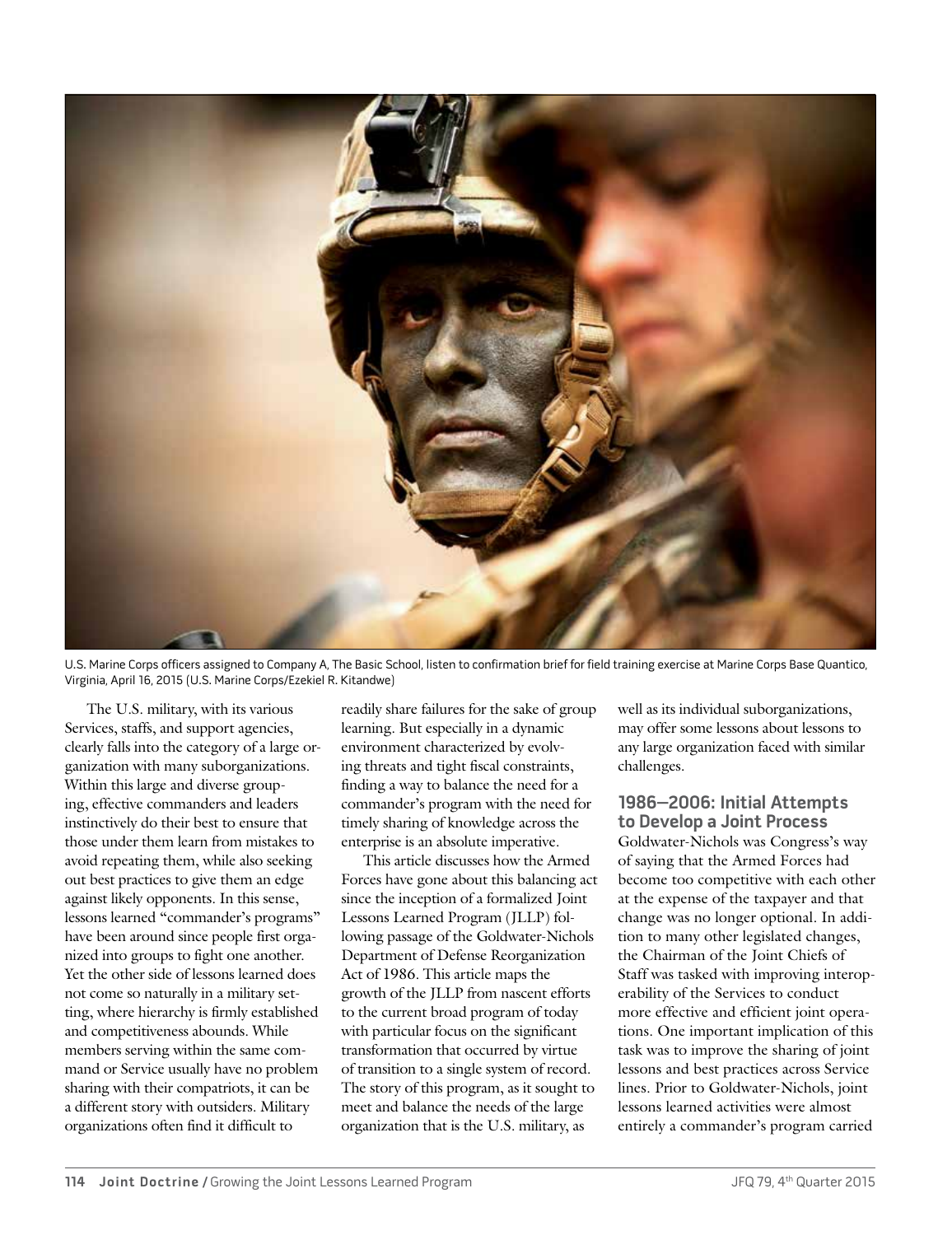out independently by the Services as well as the unified and specified commands. Since the Joint Chiefs of Staff did not have authority to direct actions across Service lines, the need for sharing lessons and best practices went almost unaddressed despite two General Accounting Office (GAO) reports criticizing the Department of Defense (DOD) for failing to do so. The first report, in 1979, found that "systems for identifying, analyzing, and following up on exercise lessons learned and putting the results to use were not effective" and recommended that DOD develop a universally available database where lessons could be stored and retrieved.<sup>1</sup> The second report, in 1985, recognized efforts undertaken since 1979, but still found significant interoperability problems and noted the lack of any progress on developing the lessons learned system previously recommended. The 1985 report identified three fundamental elements that should be present and well integrated in any successful lessons learned program: capturing and reporting observations and issues, recording and sharing this information, and providing a venue to ensure issues identified were being resolved.2

Goldwater-Nichols was enacted the following year, bringing the debate about "jointness" to a close. The authority of the Chairman was expanded to better address continuing joint interoperability issues. By enacting these changes into law, the intent was to "improve the functioning of the joint system and the quality of joint military advice."3

In response, the Chairman reorganized the Joint Staff and established three additional directorates: the J6 (Command, Control, and Communications Systems), J7 (Operational Plans and Interoperability), and J8 (Force Structure, Resources, and Assessment). The Director of the Joint Staff (DJS) provided specific guidance to the new Director of the J7 (DJ7) to establish a "high level, single focal point for functions of force interoperability to include war planning, joint/combined doctrine, JTTP [joint tactics, techniques, and procedures], readiness, joint

exercises and training, and the remedial action program."4 Partly in response to GAO criticism, and partly because of the increased authority to do so, the DJS specified a task to the new J7: stand up a Joint Center for Lessons Learned (JCLL).5 This marked the first recorded effort in DOD to institutionalize a means to balance the commander's program approach with a knowledge-based learning capability.

While the Chairman was reorganizing the Joint Staff, the Services and combatant commands (CCMDs) made their own independent adjustments to improve their use of lessons learned. The first to formalize and expand its program was the Army with the establishment of the Center for Army Lessons Learned at Fort Leavenworth for the purpose of "collection, analysis, archiving, and dissemination of observations, insights, and lessons; tactics, techniques, and procedures; after action reviews; operational records; and lessons learned from actual Army operations, experiments, and training events . . . to sustain, enhance, and increase the Army's preparedness to conduct current and future operations."6

At the same time, the Air Force established its own formal lessons learned organization under the Studies, Analyses, and Assessments directorate (A9) of the Air Staff, eventually known as the A9L. This group was tasked to support "operations, exercise, and wargame after action reports as well as other [lessons learned] activities."7 The Marine Corps also established a service-level lessons learned program under its Training and Education Command in Quantico, Virginia, the Marine Corps Center for Lessons Learned.8

On the JLLP front, several of the unified and specified commands also established staff-level lessons learned capabilities. The programs at U.S. European Command and U.S. Readiness Command were cited in the 1985 GAO report. All of these programs were initially known as Remedial Action Programs (RAPs), reflecting the primary emphasis on addressing shortfalls rather than on sharing knowledge of lessons learned. Even on the Joint Staff, despite the JCLL title, one

of the two guiding policy directives was the Remedial Action Project Program.9

The JCLL was expected to contribute significantly to the J7's overall responsibility "for evaluating the preparedness and effectiveness of the unified and specified commands to carry out their assigned missions."10 Three basic elements of lessons learned, identified in the 1985 GAO report, were brought together within one organization. Observations and issues would be captured through inputs to the Joint After Action Reporting System (JAARS). This information would be recorded and made widely available through the Joint Universal Lessons Learned System (JULLS). So while the RAP process continued to reflect the imperatives of a commander's program, the JAARS and JULLS processes became the underpinning for the sharing of lessons and best practices across the U.S. military.

In 1991, Operation *Desert Storm* provided the first large-scale operational test of the jointness legislated by Goldwater-Nichols. *Desert Storm* was widely viewed as a resounding validation of training to operate together as a joint force. However, interoperability problems still lingered and were documented during subsequent joint operations such as the Hurricane Andrew disaster response in Florida and Operation *Restore Hope* in Somalia. This led to renewed interest from GAO and initiation of another report in 1995, which focused specifically on how the potential to use lessons learned was not being realized.<sup>11</sup>

Despite the establishment of formal lessons learned programs in most of the headquarters (including the Joint Staff), GAO assessed that DOD was still failing to solve significant joint interoperability problems. The report concluded:

*Despite lessons learned programs in the military services and the Joint Staff, units repeat many of the same mistakes during major training exercises and operations. Some of these mistakes could result in serious consequences, including friendly fire incidents and ineffective delivery of bombs and missiles on target. As a result, the services and the Joint Staff cannot be*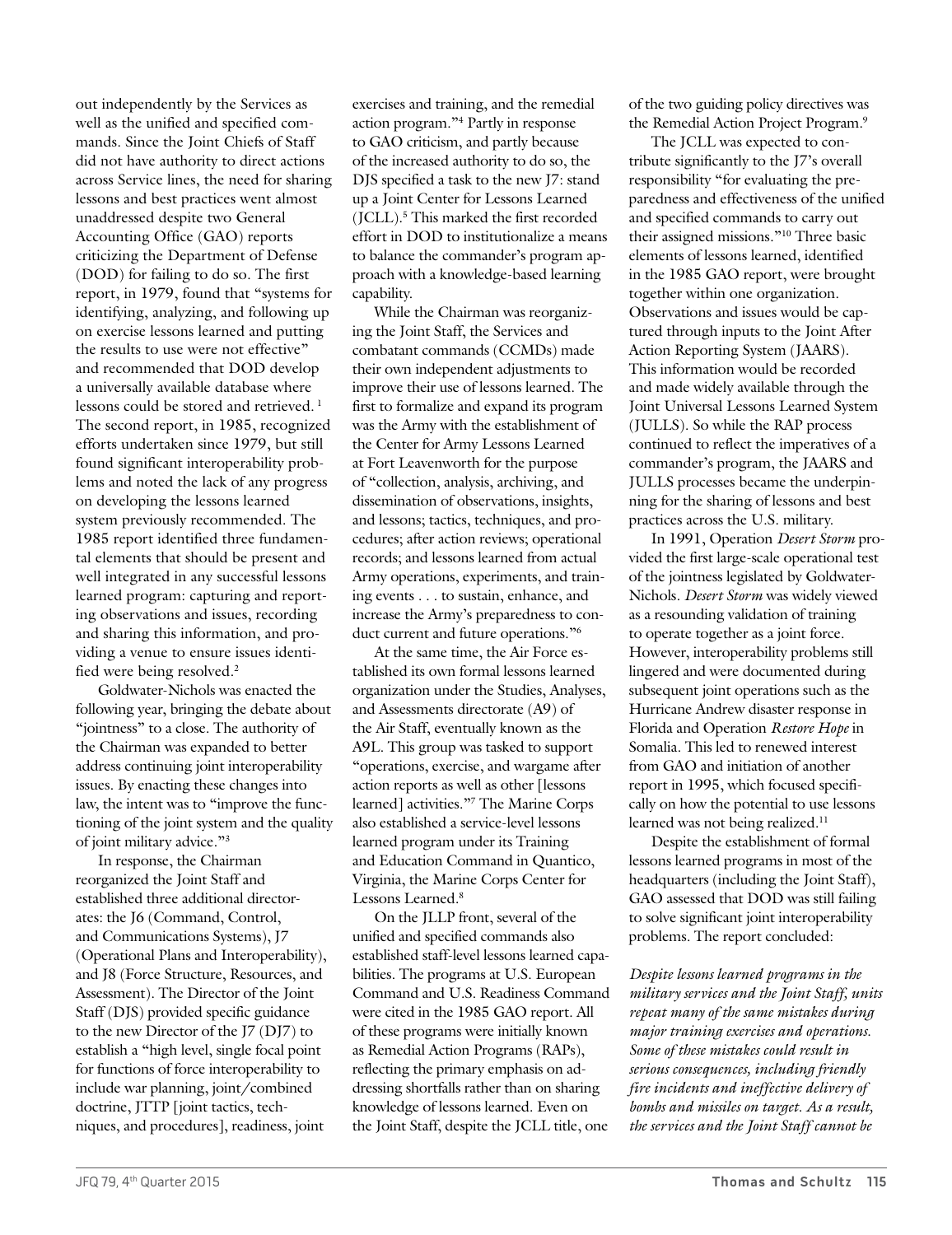### *assured that significant problems are being addressed or that resources are being used to solve the most serious ones.*<sup>12</sup>

Even before the 1995 GAO report was published, the J7 staff recognized the need to improve the program. In 1994– 1995, J7 launched the Better Lessons Learned campaign and undertook a series of visits to combatant command headquarters, soliciting feedback on what needed to be fixed. The feedback fell into four broad categories: develop and field state-of-the-art software, provide online capability, develop an analysis program, and focus on and correct significant problems.13

Work on the two nontechnical categories began right away. Using the Chairman's RAP process, the J7 argued successfully for creating an actual center at the Joint Warfighting Center (JWFC) that would provide the missing lessons learned analytical capability and thus the ability to identify and focus on correcting significant problems. The JWFC, established in 1993 as a Chairmancontrolled activity, was located in the Hampton Roads area of southeastern Virginia. It already provided extensive support to the joint exercise and joint doctrine programs, so it seemed a sensible choice for this new task. The JWFC commander and DJ7 formalized a JCLL Implementation Plan in early 1997, which split joint lessons learned program responsibilities between their two organizations, with production and analysis concentrated in the JWFC while leaving policy and oversight of the program in the Pentagon with the J7. JWFC would also be responsible for maintaining the JULLS/JAARS database, which would theoretically give it direct access to analyze all joint lessons learned data.14

Developing user-friendly software and providing online access proved to be a much harder nut to crack. Although work started on a prototype Windows-based JULLS, it was suspended before the end of fiscal year 1997 to apply all available funding to develop the Joint Training Information Management System. After that, the joint community again was left to its own devices to either borrow one of the Service systems or to develop something in-house for local use.15

The new JWFC/JCLL organization operated as intended, even after the JWFC was transferred to U.S. Joint Forces Command (USJFCOM) in 1999 as part of a defense reform initiative seeking efficiencies within the Pentagon staff. In August 2000, the new roles and functions were clarified as part of a rewrite and re-titling of Chairman of the Joint Chiefs of Staff Instruction (CJCSI) 3150.25. The new version, CJCSI 3150.25A, bore the title "Joint Lessons Learned Program," in recognition of the increased scope of the program beyond the report-centric Joint After Action Reporting System. During the subsequent year, this arrangement appeared to function reasonably well, with the JCLL beginning to broaden the scope of its efforts to perform trend analysis on JAARS data for potential un- or under-reported issues throughout the joint force. We will never know how the relationship would have matured because on September 11, 2001, its future was altered dramatically along with that of the rest of the Nation by the terrorist attacks on the World Trade Center and the Pentagon.

One of the first tasks that followed the attacks came in the form of a question from the Secretary of Defense, asking what lessons had been learned in the preceding years by U.S. forces combating terrorism. The initial response was developed from data gathered from the JAARS/JULLS database, supplemented with information received as a result of a force-wide data call. The resulting product was delivered approximately 3 months later, but it was not considered adequate.16

Over the next year (2001–2002), the JCLL found opportunities to explore the benefits of actively collecting observation data first at the request of the commander of Task Force 160 (Guantanamo Bay Detainee Operations), and later with the Army's 10<sup>th</sup> Mountain Division in Operation *Enduring Freedom*. At the same time, the Service lessons learned programs were beginning to send personnel forward to conduct active observation and lesson collection in theater.

As planning for Operation *Iraqi Freedom* (OIF) neared completion in early 2003, the USJFCOM commander knew immediately that the task of active data collection would be well beyond the capability and means of the 1 government civilian and 10 contractors assigned to the JCLL. On February 3, 2003, he tasked the USJFCOM J7 and the JWFC to build the necessary collection team, drawing resources from across the command. The resulting Joint Lessons Learned Collection Team (JLLCT) numbered over 30 Active, Reserve, and National Guard officers, and was led by then– Brigadier General Robert Cone, USA. To provide reachback analytical support, USJFCOM also formed a JLLCT-Rear element consisting of approximately 24 civilian analysts working in the JWFC.17

Embedded within U.S. Central Command's (USCENTCOM's) forward headquarters, the JLLCT was able to witness, record, and analyze operationallevel lessons first-hand and to coordinate their efforts with Service collection teams. To receive the necessary level of access, the USJFCOM commander had to assure the USCENTCOM commander that the team's sole purpose was to support USCENTCOM and that there would be no collection efforts tied to a hidden agenda. In effect, this reinforced the commander's program approach and provided great value to USCENTCOM, although perhaps at the expense of broader sharing with, for example, other commands supporting USCENTCOM. Despite the limitations on sharing, the arrangement was considered successful enough to be enclosed within the next version of CJCSI 3150.25 as a generic Terms of Reference template for future active collection efforts.18

Once approved for release outside USCENTCOM, the JLLCT report on OIF Lessons Learned (LL) was extremely successful in garnering top leadership support to resolve larger issues beyond the USCENTCOM commander's authority or capability to resolve. In May 2003, the Joint Staff directors held an offsite to discuss and coordinate an OIF LL action plan. In October 2003, this Joint Staff–wide effort was formalized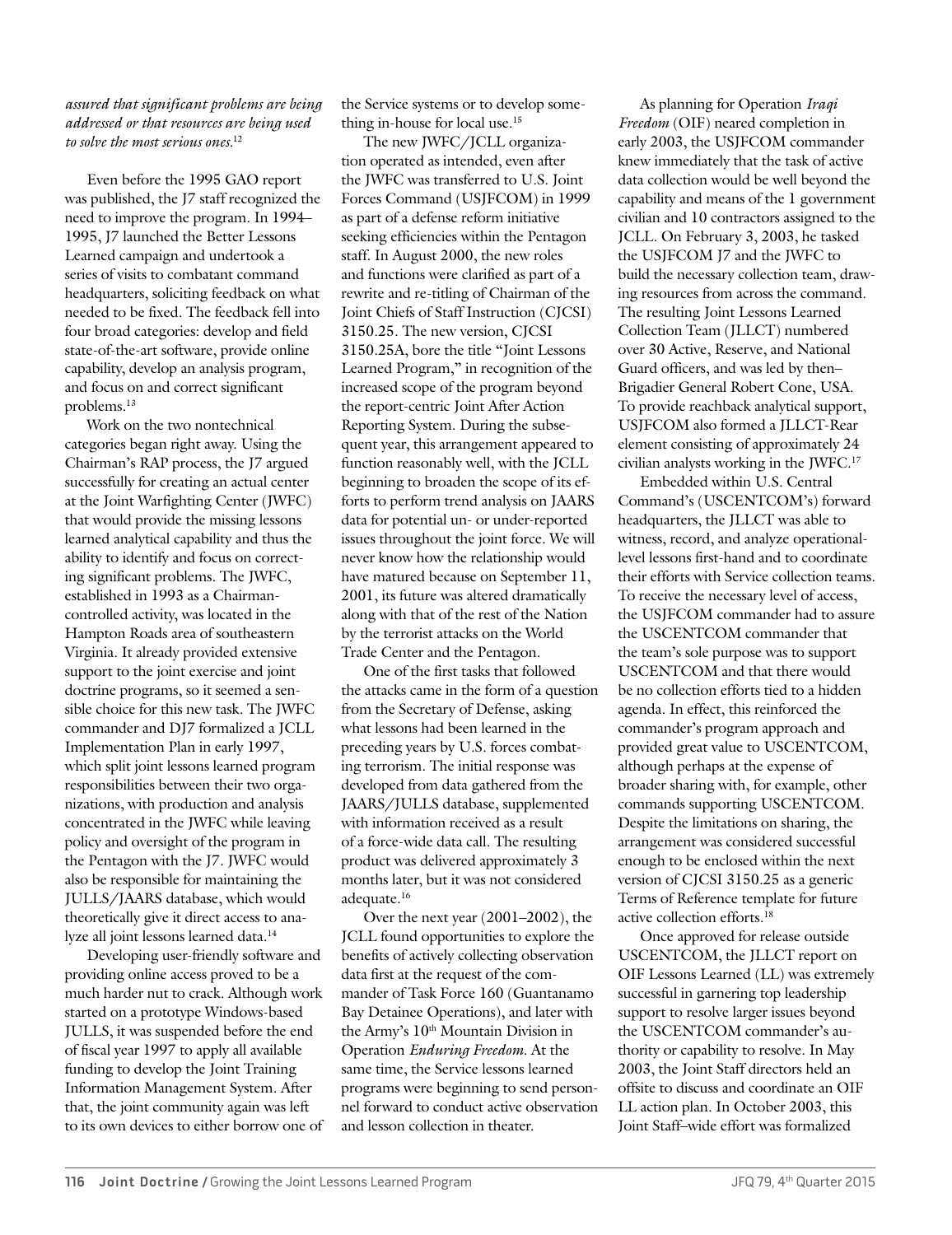

U.S. Army Rangers assigned to 2<sup>nd</sup> Battalion, 75<sup>th</sup> Ranger Regiment, fire 120-mm mortar during tactical training exercise at Camp Roberts, California, January 30, 2014 (U.S. Army/Nathaniel Newkirk)

as the OIF LL General Officer Steering Committee (GOSC), tasked to conduct quarterly reviews of progress on the OIF LL action plan. The LL GOSC was chaired by the DJS and attended by the vice directors from across the staff, reviving and elevating the Chairman's RAP process as a forum for moving validated issues into the correct issue resolution processes. This approach would later be formalized in the 2005 revision to the JLLP's guidance directive, CJCSI 3150.25B.

In October 2003, the Chairman expanded the scope of USJFCOM's JLLCT, requesting that they "aggregate key joint operational and interoperability lessons reported by combatant commands, Defense agencies and Services derived from OIF and the War on Terrorism and initiate analysis of those lessons."19 In response to the Chairman's guidance, USJFCOM identified funding

requirements<sup>20</sup> and proceeded to formalize the JLLCT as a permanent entity that would later become known as the Joint Center for Operational Analysis  $(JCOA).<sup>21</sup>$ 

In December 2003 and March 2004, DOD published two major lessons learned reports. The first, a report by the Defense Science Board's Lessons Learned Task Force, was an independent, classified, strategic-level view of lessons learned during OIF, but it also contained observations and insights on the JLLP itself. The second report, commissioned by the Office of the Under Secretary of Defense for Personnel and Readiness, focused on the status of the JLLP and how it might be enhanced to better support a project to overhaul the Joint Training System called the Training Transformation Initiative.<sup>22</sup>

Both reports recommended that USJFCOM continue in its role as the primary operational-level lessons learned activity, based on the JLLCT's strong performance. They both recommended that Services and agencies continue to concentrate their efforts at the tactical level. But they both also recommended that more emphasis be placed on strategic-level lessons learned with more formalized integration with planning, programming, budgeting, and execution processes to institutionalize change across DOD instead of at just one command.

## **2006–Present: Establishing a Better Balance Through a Single System of Record**

While JCOA continued to perform well supporting the commander's program aspect of the JLLP, the Joint Staff J7 lessons learned element worked largely behind the scenes in 2005–2006 to lay the groundwork for a new Web-based, universally accessible automated support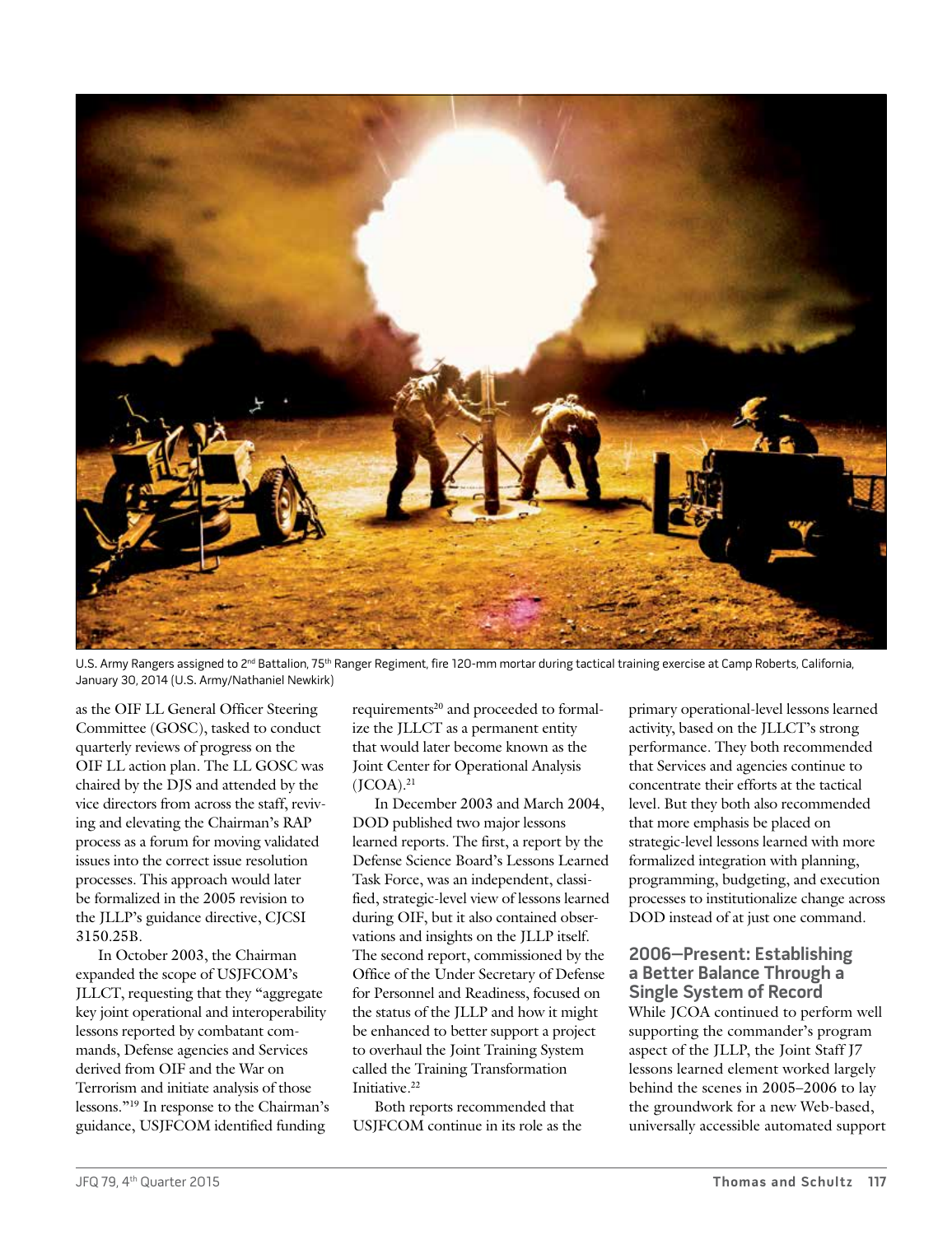

Blue Angels fly over Safeco Field before Mariners baseball game in Seattle, Washington, July 29, 2015 (U.S. Navy/Michael Lindsey)

tool for sharing of lessons, the Joint Lessons Learned Information System (JLLIS). When fully developed and fielded, this system was intended to improve the balance between supporting the commander and sharing lessons across the force.

In April 2006, after examining several existing lessons learned systems, the Joint Staff J7 announced that the U.S. Marine Corps Lesson Management System had been chosen as the starting point for development of the new system. In April 2007, the Joint Staff J7, Marine Corps Center for Lessons Learned, and JCOA signed a memorandum of agreement that codified responsibilities for establishing JLLIS, with MCLL providing the baseline system, JCOA providing help with integration, and J7 providing system requirements and executive sponsorship. After 2 years of development, integration, and testing, JLLIS reached initial operational capability and was ready for

launch in January 2008. The Chairman signed out a CJCS Notice on January 22 establishing JLLIS as "the DoD system of record for the JLLP."23 This notice was quickly followed in October 2008 by an out-of-cycle revision to the JLLP instruction, CJCSI 3150.25D, institutionalizing the decision.<sup>24</sup> The directive was clear in communicating the intent to make JLLIS a centerpiece of the JLLP, but actual adoption of this new tool by the greater DOD lessons learned enterprise would take some time. The greatest challenge to overcome was the existence of over 30 lessons learned systems that had proliferated throughout DOD since the mid-1980s.

Issuance of a directive did not bring about immediate compliance, but the campaign to bring others onboard gathered momentum. By August 2008, the initial baseline JLLIS had been installed in all 10 CCMDs, the four Services, and three combat support agencies (CSAs). Of these DOD organizations, about 50

percent were actively using JLLIS to some degree. Additionally, JLLIS had been installed but was not yet being used at the Department of State.25 As successive versions of the JLLIS software were released, the number of participating organizations continued to grow, as did the number of observations entered in the system.

In addition to supporting the sharing and learning part of the JLLP, JLLIS was equipped with a capability to support an issue resolution process. This new capability was recognized in the 2009 revision to the JLLP guidance directive, CJCSI 3150.25D, with the addition of language referring to CCMD level issue resolution processes, especially USJFCOM issue resolution processes.

When USJFCOM was disestablished in 2010, the planners recognized that the command provided several major functions that had to continue. Follow-on organizations were identified to transition these functions without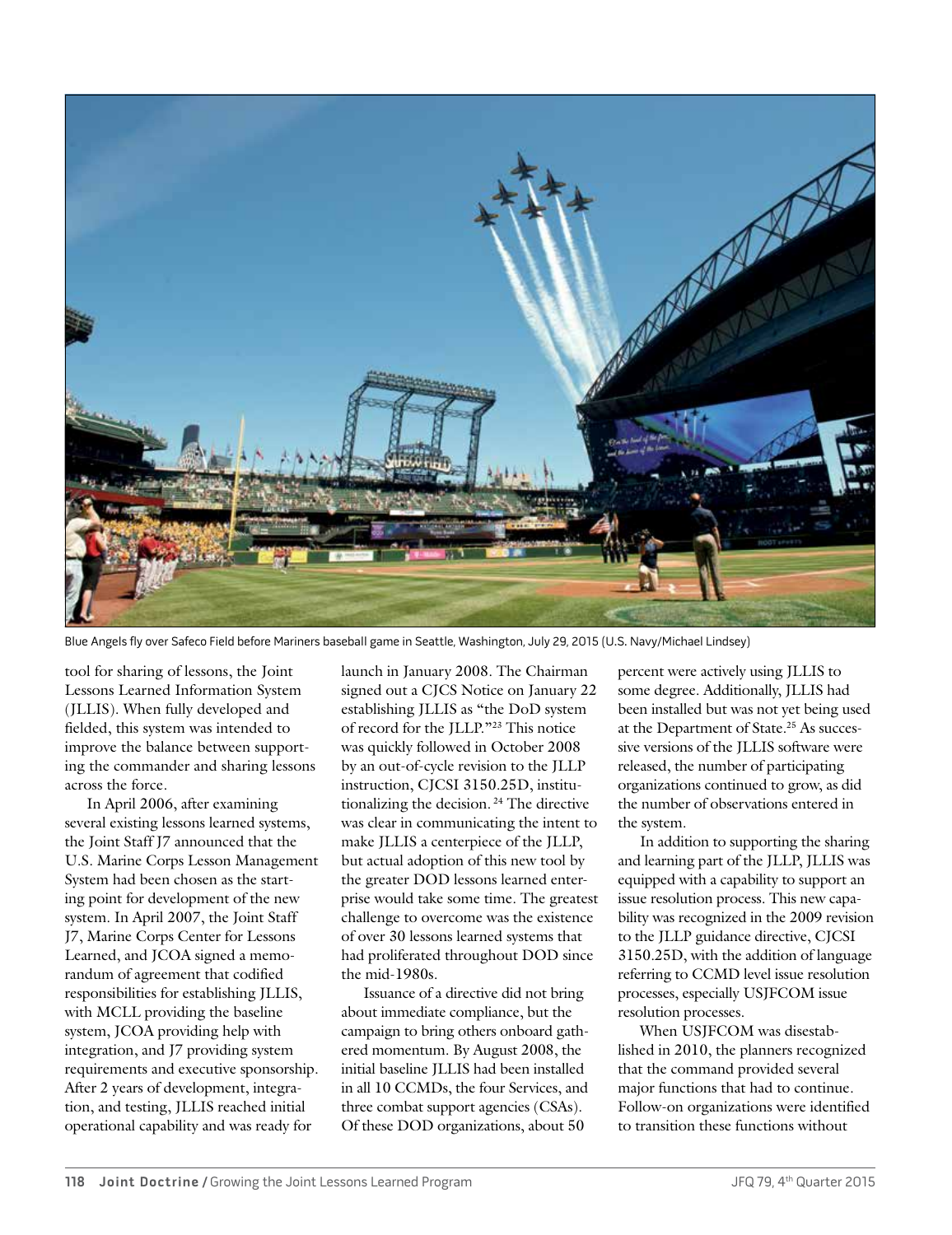interruption of service. JCOA had been providing one of those necessary functions. Given Joint Staff J7's policy and oversight role in the JLLP, it made sense to reunite the two parts of the JLLP under one organizational lead. JCOA remained physically in Suffolk, Virginia, presenting the challenges of physical and cultural separation to the balancing effort. JCOA continued to operate under its commander's program paradigm, while the J7 Pentagon element, the Joint Lessons Learned Branch (JLLB), continued to support and expand the use of JLLIS, enhancing the knowledge management and learning aspect of the program. When the first CJCS manual was published for the JLLP in February 2011 (CJCSM 3150.25), the role of the JLLB included supporting a Joint Staff Issue Resolution Process (IRP), which had emerged to support the activities of the LL GOSC. Eventually, both elements would be placed under a single general officer (Deputy Director for Future Joint Force Development), as separate divisions, each led by an O6, enabling a more active approach to balancing the two sides of the JLLP without taking away from either. Successive revisions to CJCSI 3150.25E/F and CJCSM 3150.25A in 2013–2015 would further refine roles and responsibilities for gathering, developing, and disseminating joint lessons learned and clarifying the IRP's place in the JLLP enterprise.

In March 2014, version 3.4 of JLLIS software was released and the system was declared to be at full operational capability. By this time, key stakeholders included the Office of the Secretary of Defense, Joint Staff, CCMDs, Services, National Guard Bureau, CSAs, and other U.S. Government interagency partners. The Australian Ministry of Defence completed a foreign military sales purchase of version 3.4 for its national lessons learned program. There were more than 111,000 active users worldwide, and the database contained over 295,000 observations and approximately 135,000 documents. The system was available on Secret Internet Protocol Router, Nonsecure Internet Protocol Router, Joint Worldwide

Intelligence Communications System, and Five Eyes environments.

As the number of organizations and active users grew, the benefit of using one common system became more apparent. Operations and training exercises involving multiple headquarters, Service components, and support activities would be able to draw on each other's observations and issues before and after event execution. With the addition of a Collection and Analysis Plan module in 2014, units and organizations could also gain visibility on planned collection efforts to synchronize activities and avoid duplication of effort. None of this was even remotely possible in the years prior to JLLIS, with multiple noninteroperable repositories and support systems.

In the fiscal year 2014 National Defense Authorization Act, Congress formally recognized the additional responsibilities transferred from USJFCOM to the Chairman and expanded his authorities to include the functional areas of joint force development. One of those new authorities was "formulating policies for gathering, developing, and disseminating joint lessons learned for the armed forces."26 The Chairman's new authority was incorporated into the most recent JLLP instruction (CJCSI 3150.25F), signed June 26, 2015. Additionally, a new DOD Directive (DODD), 3020.ab, *DoD Lessons Learned Program*, is being staffed and, if approved, will reinforce the imperative of lessons learned information-sharing by calling on all DOD components to use the Chairman's JLLP to improve capabilities and requiring them to use JLLIS to manage their lessons learned information.

While great progress has been made in the joint lessons learned program over the past 29 years since Goldwater-Nichols, some challenges do remain. First, as the JLLIS is populated by more observations, the inclusion of efficient, user-friendly search tools becomes increasingly important. While some improvements are soon to be fielded using IBM Watson Content Analytics (formerly IBM Content Analytics with Enterprise Search), more could and should be done

as database search technologies continue to improve. Second, as the program continues to grow as a result of the directive guidance in DODD 3020.ab, the number of joint operational and strategic challenges to be addressed by the Joint Staff IRP is likely to expand. Ensuring there is adequate bandwidth, within the JLLP in general and the Joint Staff in particular, to execute this process will be critical to continued success. Finally, developing a more clearly defined rule set for the JLLP to foster informationsharing across organizations remains an incomplete task. Timeliness of data entry relative to the completion of a major operation or exercise, scope of data entered into the system, and the pace at which issues are resolved vary across the joint force. To an extent, this is predictable because no two operations or exercises are exactly alike, and such uniqueness of events invariably implies differences in how lessons learned data are shared. However, developing a set of minimum standards, and then producing metrics to measure progress toward meeting those standards, would be of considerable use in assessing the overall health of the JLLP as it seeks to support the objectives of both supporting commanders as well as sharing information across the joint force. The Joint Staff has embarked upon an initial effort to do so, but much more work remains to be done.

Notwithstanding these remaining challenges, the JLLP in 2015 is miles ahead of the disconnected and disjointed lessons learned programs in existence nearly three decades prior. A common system, and processes to share best practices and resolve issues, today postures the joint force for learning at the organizational level. Embedded within the journey from 1986 until today are lessons about lessons that may be applicable to other large organizations seeking to maintain the same balance between leader's programs focused on suborganizational improvement and information-sharing related to common challenges across the greater organization as a whole. While still imperfect, the story of the JLLP shows that it can be done. **JFQ**